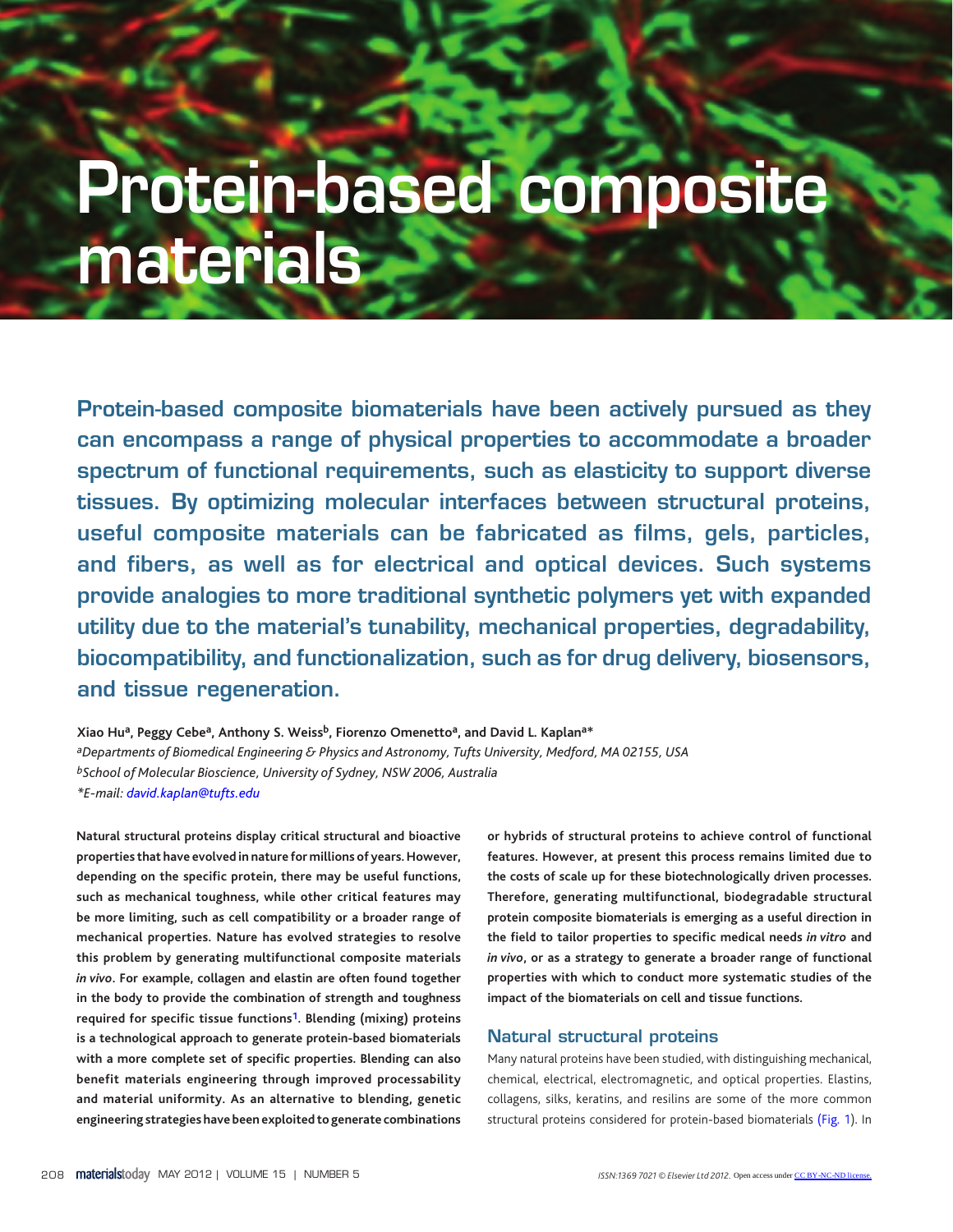<span id="page-1-0"></span>

Fig. 1 Natural proteins for composite materials<sup>1-23</sup>, including resilins (repeats such as (GGRPSDSYGAPGGGN)<sub>n</sub>, and possible beta-turn structure), elastins (repeats such as [GVGVP]<sub>n</sub>, and possible beta-spiral structure), spider and silkworm silks (repeats such as [GAGAGS]<sub>n</sub>, or [AAAAA]<sub>n</sub> and beta-pleased sheet crystal structure), collagens (repeats such as (GPX)<sub>n</sub>, and triple-helix structure), hair keratins (composed of two protein chains with alpha-helical conformation and cross-linked by cysteines), and bee silks (sequences with a periodicity of (abcdefg)<sub>n</sub>, where a, d and/or e are hydrophobic, and form tetrameric coiled-coil structures).

general, these families of structural proteins are characterized by longrange ordered molecular secondary structures (*e.g.*, beta-pleated sheets, coiled coils, or triple helices) that arise due to the highly repetitive primary amino acid sequences within the proteins. These features promote self-assembly, the formation of structural hierarchy and thus materials-related functional roles in nature. These long-range ordered features reflect their roles as mechanically important structures with functions at biological interfaces, prompting their utility as a treasured resource of polymers for biomaterials.

Elastin proteins are critical in forming elastic fibers in most tissues, such as blood vessels and dermis<sup>1, 2</sup>. Different elastin protein networks can be isolated from animal tissues such as skin, while recombinant human tropoelastin (full-length 60 kDa), the soluble precursor of elastin, is an alternative source<sup>2</sup>. The hydrophobic domains of elastin are rich in nonpolar amino acids, with common repeat motifs such as  $\left[\text{GVGVP}\right]_n$ , while hydrophilic domains contain a high content of lysine that are involved in elastin cross-linking<sup>1, 2</sup> and help to stabilize the structure.

Resilin proteins are 'super elastic rubbers' found in the flight and jumping organs of insects where cyclic extension and retraction are needed millions of times over the lifetime of the animals<sup>3,4</sup>. Cross-linked resilin (via tyrosines) exhibits high resilience up to 95 % under high-frequency motion<sup>3,4</sup>, and has over 300 % elongation before breaking<sup>3</sup>, providing options for biomaterial applications during high frequency elastic motions. Full length resilin in *D. melanogaster* contains three domains, with the first exon enriched in repeats of (GGRPSDSYGAPGGGN)<sup>4</sup>, and the third exon enriched in repeats of (GYSGGRPGGQDLG)<sup>4</sup>. The middle exon encodes for a chitin binding domain, putatively involved in anchoring to the chitin component of the exoskeleton<sup>4</sup>.

Collagens (Type I ~ XXVIII) are the most abundant proteins found in tissues of animals, including tendons, ligaments and skin<sup>5,6</sup>, with up to 25 % ~ 35 % of whole-body protein content consisting of the different collagens. Collagen is composed of three left-handed helices intertwined to form a right-handed triple helix, and generally consists of different chain compositions depending on the specific type of collagen<sup>5,6</sup>. The most common amino acid sequence in collagen is  $(GPX)_{n}$ , where X is any amino acid other than glycine, proline or hydroxyproline<sup>5</sup>. If collagen is irreversibly hydrolyzed (e.g., by heat and chemicals), it is termed "gelatin", which is frequently used as a biomaterial<sup>5,6</sup>.

Silk proteins are fibrous proteins synthesized by silkworms and spiders. In the salivary gland of *Bombyx mori* silkworms, silk fibroin exists in a water-soluble form and is spun into fibers while being coated with glue-like sericin proteins. The spinning process leads to the rapid transition from the silk solution state to an insoluble form dominated by anti-parallel beta sheet crystals. Silk fibroins combine high tensile strength and toughnes[s7-](#page-7-0)9. The primary structure of *B. mori* silk fibroin consists mainly of the repeat sequence  $[GAGAGS]_n^{7-9}$  $[GAGAGS]_n^{7-9}$  $[GAGAGS]_n^{7-9}$ . The transition of silk fibroin molecules from the solution state to beta sheet crystalline state can be induced physically with methanol, heat, low pH, vortexing, or sonication<sup>7-12</sup>, where energy input or dehydration drives interactions among the hydrophobic domains to form the beta sheet crystals which then serve as physical cross-links. Spider silks are also actively pursued as biomaterials, while the sources must be generated by genetic engineering<sup>9</sup>. Unlike silkworm silk available from the textile world, there is no commodity source of spider silks. With a broader screening of other naturally fibrous proteins, insect silks can be grouped into more than 23 independently evolved lineages with different secondary structures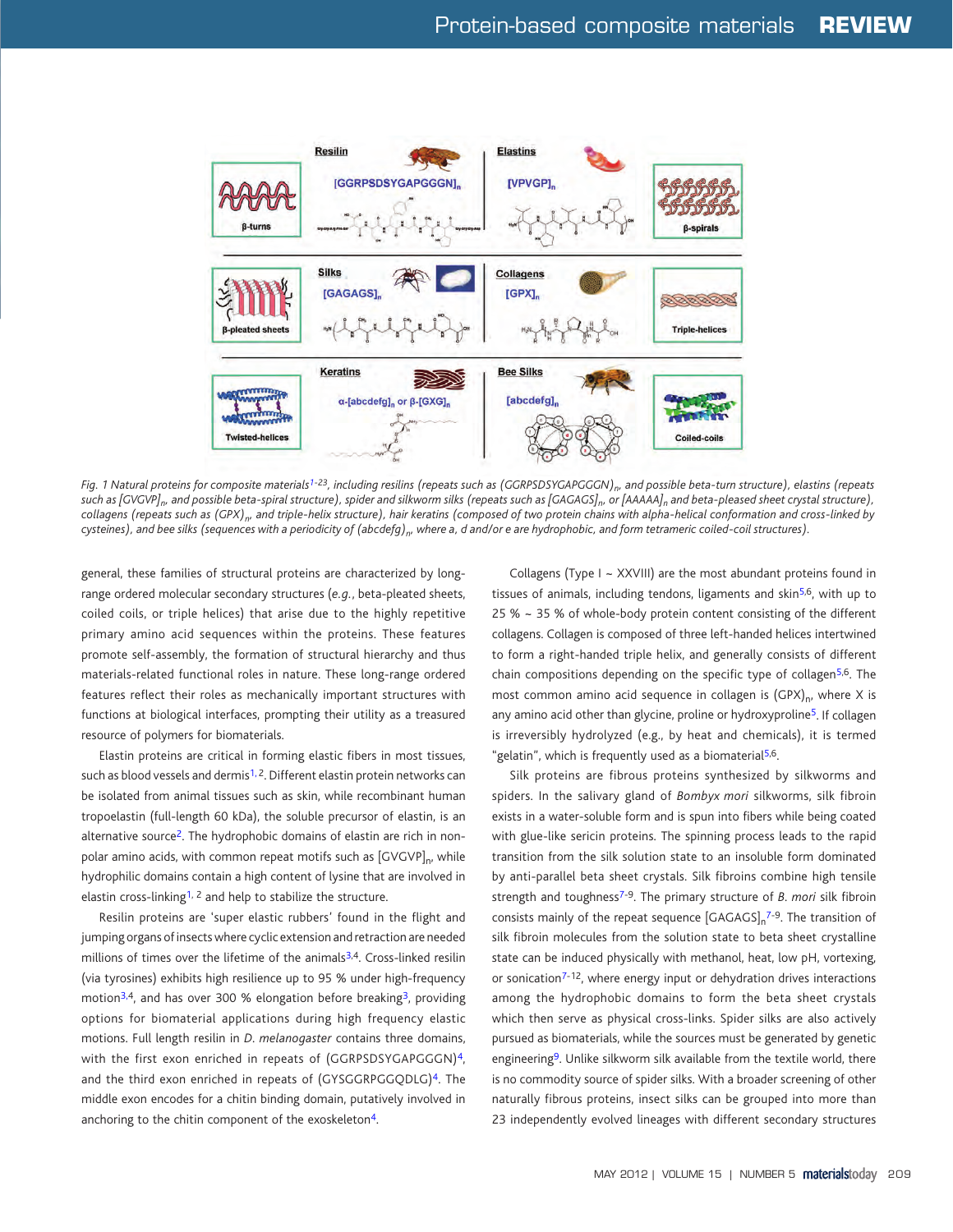such as coiled coils, cross-beta sheets, or polyglycine II structures<sup>13</sup>. The silks from the social *Hymenoptera* (bees, ants, hornets), which includes over 144 000 species, are composed of α-helical proteins assembled into tetrameric coiled coil conformations<sup>13-15</sup>. This is a fundamentally different silk structure than the β-sheet crystallites in the silkworm cocoon and spider dragline silks. The coiled-coil structure has a sevenresidue periodicity ((abcdefg)<sub>n</sub>), in which the first and fourth residues (a and d) in each heptad are generally hydrophobic (sometimes also including e), and other positions are generally polar or charged<sup>[13](#page-7-0)-15</sup>. Measurements of the mechanical properties of honeybee silk fibers show excellent toughness and extensibility ( $> 200$  %)<sup>14</sup>.

Keratin proteins<sup>16,17</sup> are another broad category of insoluble proteins that form intermediate filaments in the cytoplasmic epithelia and epidermal appendage structures (*e.g.* hairs, nails, wools, hooves). Both "hard" epithelial keratins and "soft" hair keratins are composed of two protein chains with different compositions and molecular weights (types I and II), yet each contains a central alpha-helical domain<sup>16</sup>. Although different keratins are closely related in secondary structures, "soft" hair keratins contain a higher content of cysteines in the non-helical domains and thus form tougher and more durable structures through formation of intermolecular disulfide bonds<sup>16</sup>.

In addition, there are other natural proteins currently studied for different biomaterial applications, including reflectins for optical devices<sup>18,19</sup>, amyloids for biosensors<sup>20-23</sup>, and various plant proteins for tissue regenerations<sup>24</sup>. These examples of natural proteins, together with their genetic variants generated by protein engineering, provide a toolkit of biopolymer options with different material properties, suggesting blending as an efficient approach to generate biomaterials with a broader range of properties or with properties that capture a combination of features from the components.

# **Mechanisms of interaction**

Desirable features from a biomaterials standpoint may include mechanical strength or resiliency, electrical and dielectric response, optical transparency, chemical signaling and processability, or thermal stability (Fig. 2). For example (Fig. 2), combinations of tough, durable proteins A (silk as an example) with the highly elastic structural protein B (tropoelastin as an example) results in new multifunctional protein composite systems with variable mechanical properties to offer a broad platform of utility to the biomaterials field<sup>25,26</sup>. Tropoelastin can provide highly flexible and dynamic structural features with specific human cell signaling due to specific peptide epitopes in the native sequence, while silk provides mechanical toughness, insolubility, and slow degradation *in vitro* and *in vivo*[25,](#page-7-0)26. The elastic modulus of protein blends or composites should be intermediate between the moduli of two individual materials, assuming the two components interact in a stabilizing manner. Fig. 2 illustrates the rough range of mechanical rigidity found in different human tissues<sup>27</sup>. By mixing a more rigid protein A (*e.g.* silk) with softer protein B (*e.g.* tropoelastin) in different



*Fig. 2 Combinations of proteins A and B can generate new multifunctional protein composite systems with tailorable properties for specific mechanical, electrical, electromagnetic, optical, chemical, or thermal applications. For example, by mixing rigid protein A (e. g., silk) with a soft protein B (e. g., tropoelastin) in different ratios (e.g., A100 means a blend of 100 % A – 0 % B), a range of mechanical properties can be achieved to mimic the range of elasticities of different human tissue[s27.](#page-7-0)* 

ratios, a range of mechanical properties can be achieved. The toughest and stiffest tissues, such as bone and cartilage, can be mimicked more by protein A-dominated composites in a solid dense form (*e.g.*, blocks, posts), while the modulus of the softest tissues such as skin and livers can be accommodated by protein B-dominated composites in a hydrated looser format (*e.g.* hydrogels, foams). Therefore, one can select the appropriate combination or blend to match targeted tissue mechanics, to gain an appropriate starting point when examining regeneration of such tissues with a protein biomaterials approach.

Fundamentally, the interaction of protein A with protein B can be viewed as the interaction between a "solvent" (the predominant protein component in the blend) and a "solute" (the minor component), based on the Flory-Huggins's lattice model<sup>28-30</sup>. Typical protein-protein interactions include charge-charge (electrostatic), dipole, hydrogen bonding, hydrophobic-hydrophilic, as well as solvent, counter ion, and entropic effects between the specific domains of the two proteins (Fig.  $3$ )<sup>31</sup>. The key factor that governs the miscibility of the blend is the free energy of mixing[28-](#page-7-0)30. Considering two proteins which are mixed,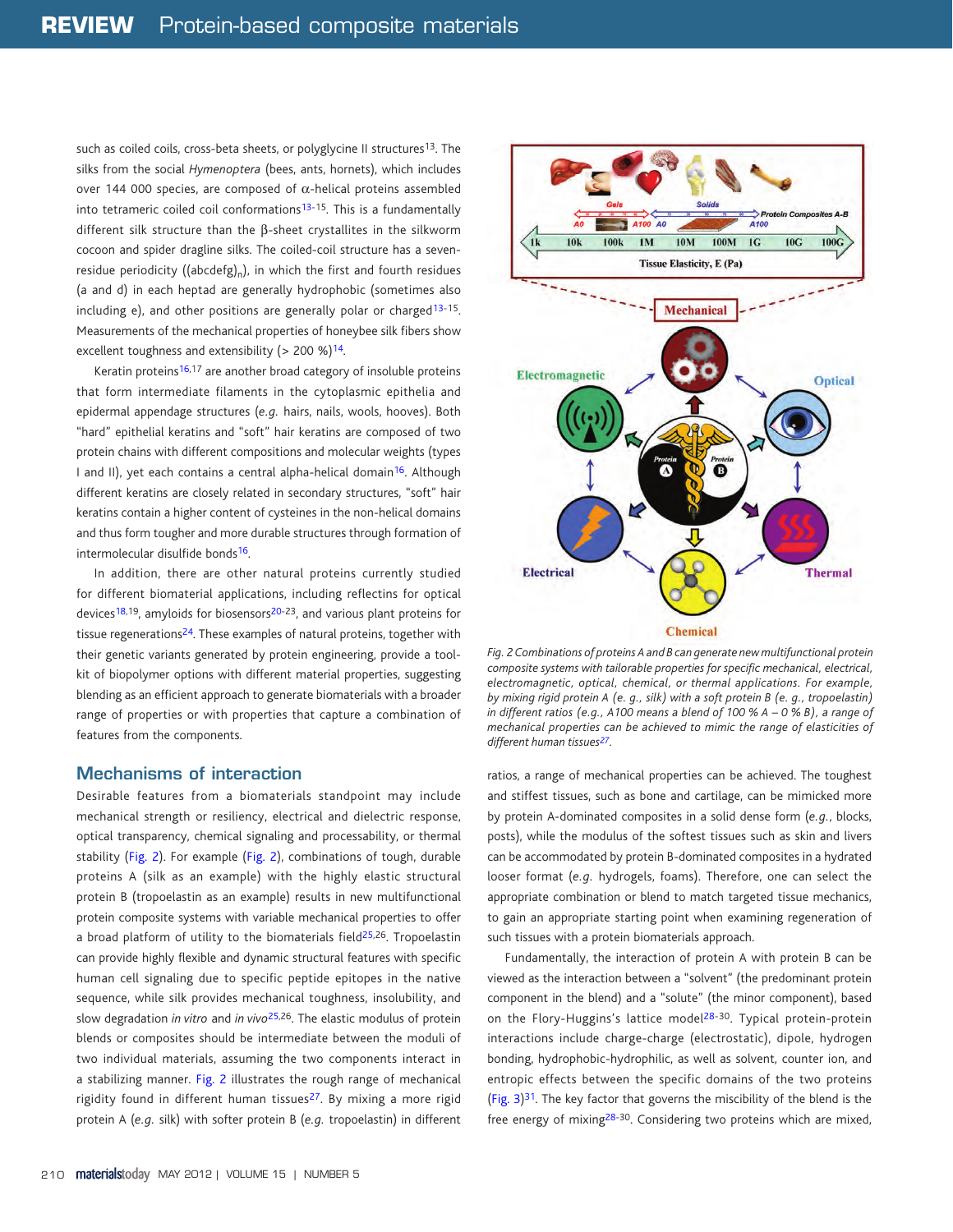<span id="page-3-0"></span>

*Fig. 3 Types of interactions between chains of protein A and protein B that can generate stabilized structures, such as hydrophobic-hydrophilic interactions, chargecharge (electrostatic) interactions, or hydrogen bonding interactions.* 

complete miscibility in the mixture requires the following condition to be fulfilled:

$$
\Delta G_m = \Delta H_m - T\Delta S_m < 0\tag{1}
$$

where Δ*Gm*, Δ*Hm*, and Δ*Sm* are the Gibb's free energy, the enthalpy, and entropy of mixing at temperature *T*, respectively. For binary systems the Flory-Huggins equation can be expressed in the following form:

$$
\Delta G_{m=} RT[\phi_1 \ln \phi_1 / r_1 + \phi_2 \ln \phi_2 / r_2 + \chi \phi_1 \phi_2]
$$
 (2)

where  $\phi_i$  is the volume fraction of the component i (i = 1, 2) and  $r_i$  is the number of protein segments, *R* is the gas constant, and χ is the Flory-Huggins binary interaction parameter. The first two terms of the right hand side in equation (2) are related to the entropy of mixing and the third term is originally assigned to the enthalpy of mixing. A schematic phase diagram for two protein blends is shown i[n Fig. 4a.](#page-4-0) There are three regions with different degrees of miscibility: (a) miscible (one-phase), (b) metastable, and (c) immiscible (two-phase) regions. The binodal [\(Fig. 4a,](#page-4-0) solid line) separates miscible and metastable regions, while the spinodal [\(Fig. 4a,](#page-4-0) dashed line) separates metastable and immiscible region[s28-](#page-7-0)30.

Experimentally, the least ambiguous evidence for protein miscibility is the presence of one glass transition temperature  $(T<sub>g</sub>)$  for a fully miscible protein system by Differential Scanning Calorimetry (DSC), which is normally intermediate between the  $T_{\sigma}$ s of the two individual protein components,  $T_{\text{g1}}$  and  $T_{\text{g2}}$  (See [Fig. 4b](#page-4-0))<sup>32-35</sup>. Full phase separation (immiscible blends) can be determined by the presence of both  $T_{g1}$  and  $T_{g2}$  at their original positions [\(Fig. 4b\)](#page-4-0), and with each  $T_g$  step height in proportion to the composition. A more complex case arises from partial mixing. In this condition, there might be micro-heterogeneous phase structures formed between the two protein components, where the composition varies from location to location. This type of interaction will result in one very broad glass transition, or still two glass transitions, but each of which have migrated closer to each other  $[T<sub>o</sub>(a)$ and  $T_p(b)$ ] [\(Fig. 4b\)](#page-4-0). Generally, this nearly miscible protein matrix is called a "semi-miscible" system. Based on this theory, we investigated temperature modulated DSC (TMDSC) scans of silk-tropoelastin blends in film form with different mixing fractions<sup>25</sup>. With the increase of tropoelastin content, the glass transition temperatures  $(T_g)$  of the blends increased gradually from 178 °C (pure silk) to 190 °C (pure tropoelastin)<sup>25</sup>. A homogeneous single glass transition for the silk-tropoelastin blends indicated that a stable single silk-tropoelastin macrophase was formed for each sample, resulting in a fully miscible protein system from these two protein components $25$ . Furthermore, the effects of bound water molecules on the glass transitions of the protein composites need to be considered<sup>35-38</sup>. Bound water can act as a plasticizer and expand the accessible conformational space of the protein molecules, which results in a new "glass transition" for the solidlike protein composite system. This effect has been demonstrated in many natural protein systems such as soy proteins $36$ , sunflower proteins $37$ , or wheat proteins<sup>38</sup>.

These concepts of protein-protein miscibility are important in the design and dynamic control of different properties of protein-based composite materials to match function to biomaterial goals. Both miscible and immiscible composite materials could be useful for specific biomedical applications.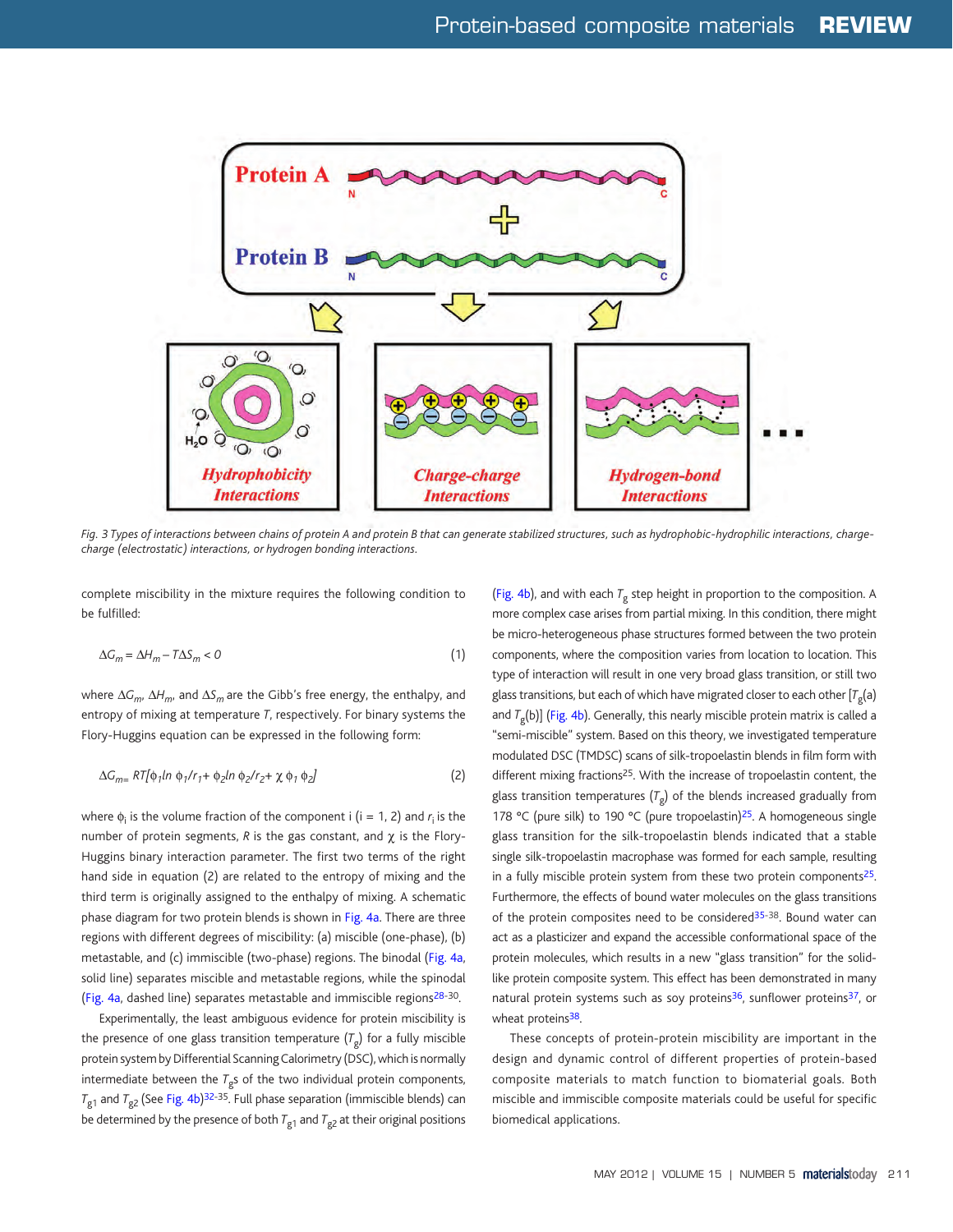<span id="page-4-0"></span>

*Fig. 4 (a) Schematic phase diagram for two protein blends (temperature T vs. volume fraction* Φ *of the second protein). The binodal (solid line) separates miscible (one-phase) and metastable regions, and the spinodal (dash line) separates metastable and immiscible regions. (b) Schematic DSC heat capacity traces for twoprotein blend system with different miscibilities.* 

# **Protein-based composite materials**

In the last decade, many protein-based composite materials have been studied for different applications, due to the needs in contemporary biomedical research. Fig. 5 (left side) shows typical protein based composite materials that have been studied recently, including composite films, foams, gels, fibers, grafts, and particles. Skopinska-Wisniewska *et al.*[39](#page-7-0) generated collagen-elastin thin films with different mixing ratios. The collagen components supported tensile strength for regenerated tissues, whereas the elastin component provided resilience. The surface properties of collagen/ elastin based biomaterials, such as surface polarity, could be modified by the blending ratio. Chen *et al*. discussed the impact on stem cells in knitted silkcollagen scaffolds for tendon tissue engineerin[g40.](#page-7-0) Buttafoco *et al.*[41](#page-7-0) generated electrospun collagen-elastin nanofiber meshes from aqueous solutions for artificial blood vessels. By controlling flow rate, applied electric field, collecting distance and composition of the starting solutions, the morphology of the fibers was controllable. Increasing the elastin content resulted in an increase in fiber diameter from 220 nm to 600 n[m42.](#page-7-0) Rajkhowa *et al*. [43](#page-7-0) investigated silk-silk composite materials to control the mechanical properties. Silk protein particles dispersed in a silk protein network were stiffer than the network itself, even though they are the same proteins. Thus the modulus of the particulate composite could be increased, such as via porogen leached silk scaffolds prepared from solutions and reinforced through the addition of silk



*Fig. 5 Novel protein-based composite materials developed over the last decade or so (left), and new generations of protein composite materials recently developed or anticipated in the coming years (right). Reprinted with permission fro[m9,](#page-7-0)39-52. © AAAS, © Elsevier Ltd., © Wiley, © American Chemical Society.*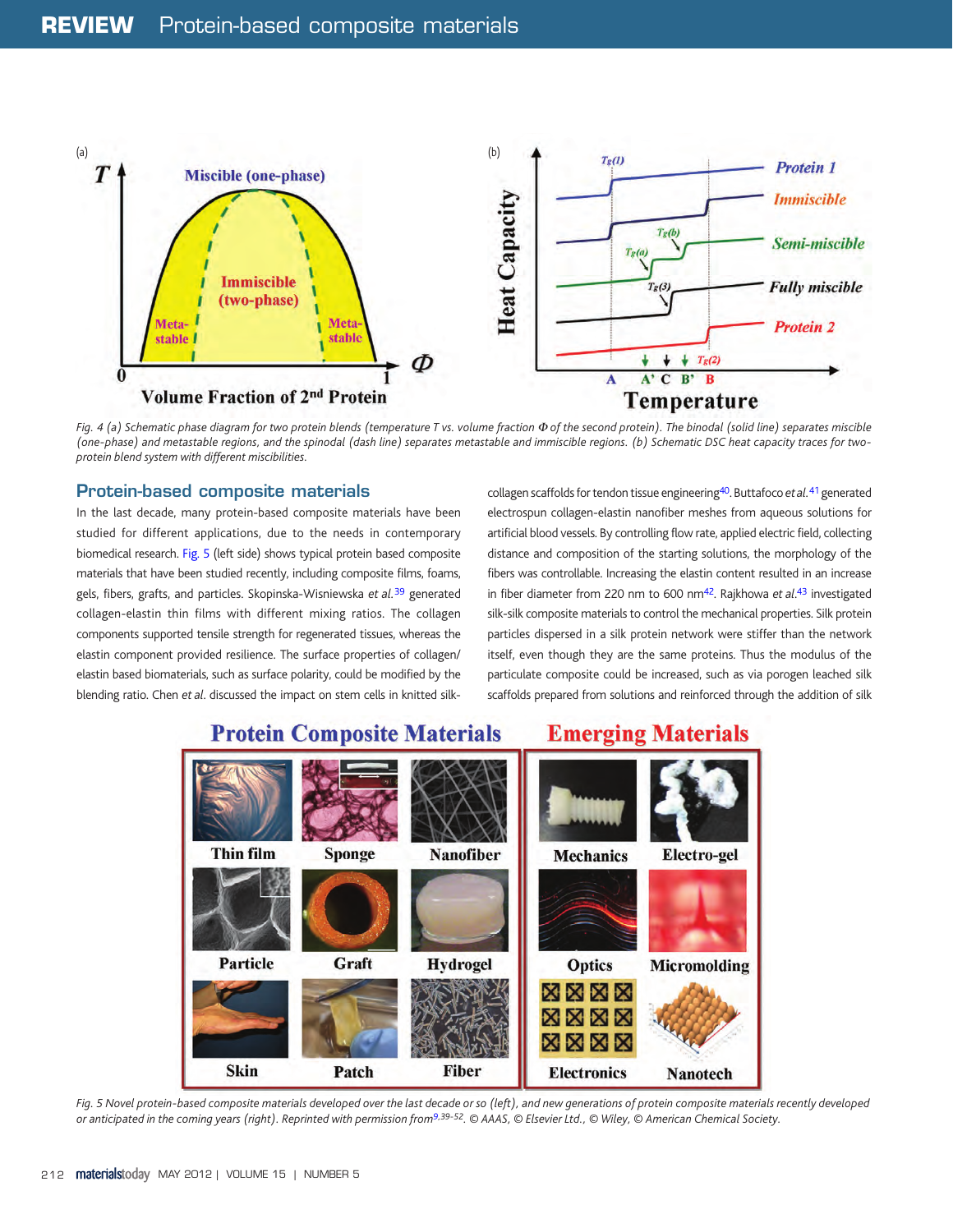<span id="page-5-0"></span>

*Fig. 6 Cell responses to silk-tropoelastin composite materials. (a) AFM topological morphology of silk-tropoelastin composites with different mixing ratios. Reprinted with permission fro[m25.](#page-7-0) © Elsevier Ltd.) (b) Interactions of human mesenchymal stem cell (hMSCs) and C2C12 muscle cells with silk-tropoelastin composites. Proliferation and differentiation trends for these cells are different, since they respond differently to physical properties such as material elasticity, surface roughness, surface charge and cell signal channel related protein sequences. Reprinted with permission fro[m26.](#page-7-0) © Elsevier Ltd.*

particles. This approach resulted in about a 40x increase in the compressive modulus and the yield strength. The presence of the particles in the silk scaffolds also slowed degradation rate via enzymatic digestion, providing an additional control point in protein-protein composite design. Caves *et al.*[44](#page-7-0) describe a process for the fabrication of multilamellar vascular grafts from a recombinant elastin-like protein reinforced with collagen microfibers. The process provided control over collagen microfiber orientation and density. In turn, fiber architecture and processing of the elastin-like protein modulated suture retention strength, burst strength, and compliance. The results indicated that reinforcement with collagen microfibers helps generate recombinant elastomeric protein-based biomaterials for load bearing tissue needs. Xiao *et al.*[45 s](#page-7-0)ynthesized gelatin methacrylate (GelMA)–Silk fibroin (SF) interpenetrating polymer network (IPN) hydrogels. The gelatin methacrylate was mixed with SF solution and photo-cross-linked using UV irradiation to generate the GelMA–SF IPN hydrogel, following methanol treatment to induce silk fibroin crystallization. These mechanically robust and tunable IPN hydrogels could be useful for various microscale tissue engineering applications. Haslik *et al.*[46](#page-7-0) also clinically evaluated collagen-elastin matrices (Matriderm®) as a dermal substitute for the treatment of severe burns. These 1 mm thick protein three-dimensional matrices are composed of native, structurally intact collagen fibrils, coated with elastin for supporting dermal regeneration. Successful clinical studies demonstrated utility for these systems, including full range of motion achieved in all patients after recovery, without any infections or allergic reactions<sup>47</sup>. Serban *et al.<sup>48</sup>* chemically crosslinked three components, soluble elastin, hyaluronic acid, and silk fibroin, to control properties of modular elastic patches. The materials obtained by cross-linking the three components had Young's moduli ranging from ~100 kPa to 230 kPa, resulting in different biological effects and enzymatic degradation rates.

In the next few years, new generations of protein composite materials with controllable optical, electrical, chemical, and mechanical properties for a range of medical purposes are anticipated [\(Fig. 5](#page-4-0) right side). Protein-composite based medical devices (*e.g.*, sutures, plates, screws, injectable gels)<sup>9,49,50</sup> can be envisioned for different tissue repair needs,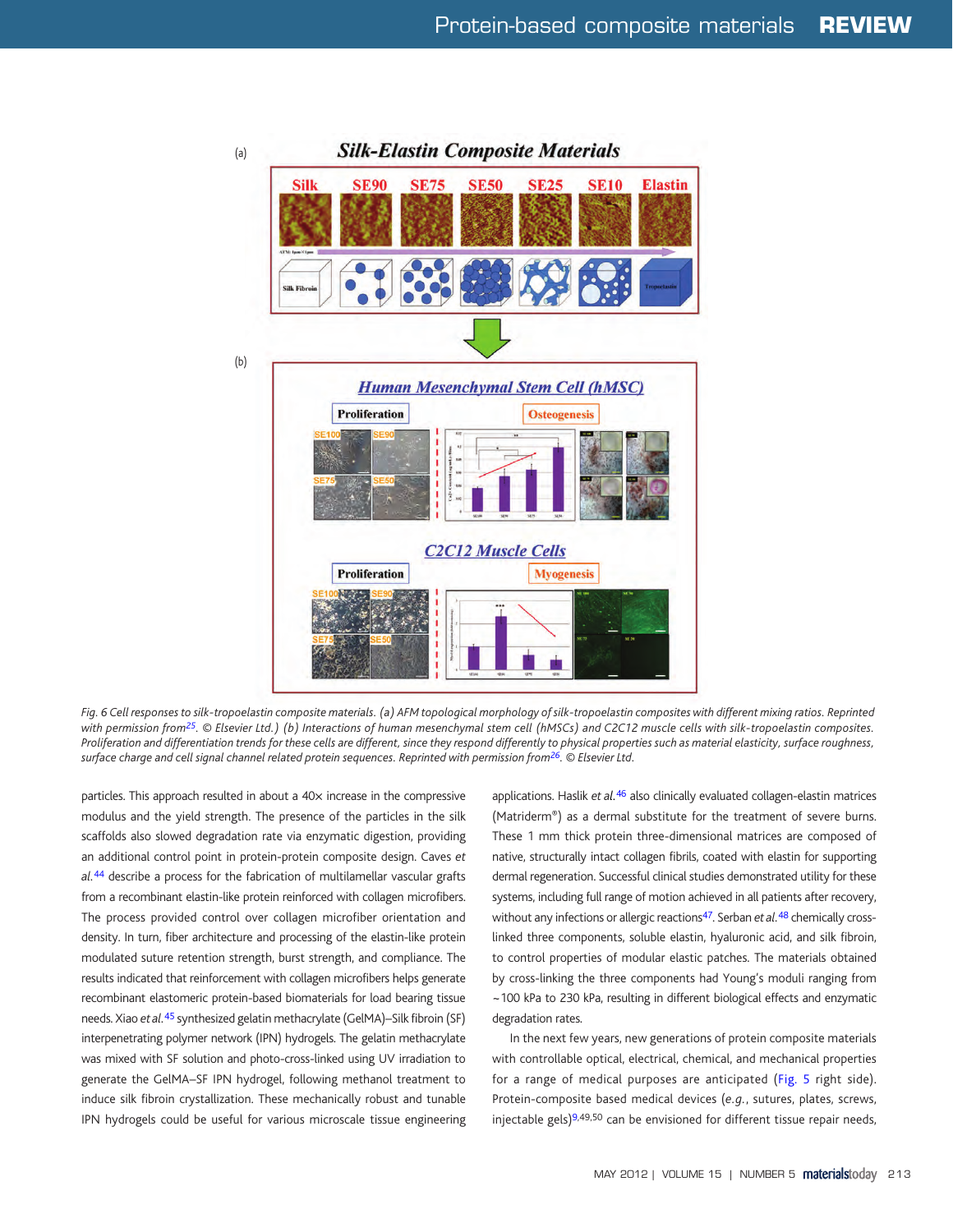#### **Silk-Collagen Composites** (a)



**Silk 100** 

# **Silk 92.6 - Collagen 7.4**

#### (b) **Collagen-Elastin Composites**



#### <u>Collagen 100</u>

# Collagen 95 - Elastin 5

*Fig. 7 (a) Cell responses to silk-collagen sponge scaffolds with 7.4 % collagen content, the viability of fibroblasts was higher than the pure silk samples (Silk100) at day 11. Reprinted with permission fro[m54.](#page-7-0) © Elsevier Ltd. (b) Cell responses to collagen-elastin films with 5 % elastin and 1 h of UV light irradiation, the number of 3T3 cells grown on the composite films (elastin5/95collagen) was higher than that on the non-irradiated collagen film (collagen100). Reprinted with permission fro[m39.](#page-7-0) © Elsevier Ltd.*

such as bone, ligament, or muscle. Protein-composite based microneedles<sup>51</sup> or other micromolded devices can be designed to control local drug delivery in wound healing or to treat chronic diseases. Follow-on applications for protein composites could include degradable and flexible electronic devices such as meta-materials $52$  or flexible LEDs $53$ , while implantable optical materials from protein composites could be utilized for diagnosis and medical treatment *in vivo*<sup>[9,1](#page-7-0)0</sup>. These protein compositebased biomaterials would offer a new generation of medical devices with selectivity and tunable functions, while providing control of biological interfaces, tunable mechanical properties, and programmable lifetime *in vivo*, while also matching tissue compliance and related needs. Such devices could provide important options for implantable devices where post repair surgical retrieval is avoided.

# **Biological interactions with protein composites**

Biophysical properties of protein composites, such as strength, elasticity, surface roughness, surface charge, and chemical signaling, ultimately impact tissue function and durability as well as local cellular behavior. These properties of biomaterials play an important role in biomedicine as the majority of biological reactions occur at the interface of implants. Silktropoelastin composite materials have been investigated to understand the influence of these composites on different cells. Atomic force microscopy (AFM) topological assessments were used to demonstrate how the two types of protein chains interacted and formed different structures [\(Fig. 6a\)](#page-5-0)[25,](#page-7-0)26. By adding a small fraction of tropoelastin into silk (SE90), the tropoelastin microphase-separated and formed monodomains or discontinuous small aggregates in the silk "solvent". With the addition of more tropoelastin into the silk "solvent" (SE75, SE50), tropoelastin "drops" started to connect (SE75, SE50) and interacted with the silk chains. The system transformed to a bi-continuous system (SE25) in which different protein chains interpenetrated to form networks. When tropoelastin dominated the structure (SE10), the polymer network gradually became pure tropoelastin (SE0)<sup>25</sup>. Interactions of human mesenchymal stems and C2C12 muscle cells showed different responses on these silk-tropoelastin composite systems [\(Fig. 6b:](#page-5-0)A, B)<sup>26</sup>. hMSC proliferation on silk-tropoelastin films SE50 was significantly higher than on SE100, as was osteogenesis measured via staining with Alizarin red and based on calcium deposition<sup>26</sup>. However, C2C12 muscle cell proliferation showed different trends, with the expression of Myosin-1d (Myo1d) gene by immunocytochemical staining indicating that SE90 exhibited 3x higher myogenic transcript level when the cells were propagated on SE75 and SE50<sup>26</sup>.

Cell responses to silk-collagen sponge scaffolds was also investigated. Lu *et al.* found that (Fig. 7a), with a low content of collagen (7.4 %) in silk scaffolds (Silk92.6/Collagen7.4), the viability of fibroblasts was significantly higher than it was on pure silk sponge scaffolds (Silk100) at day 1[154.](#page-7-0) The surface roughness and structural confinements at the nano-scale contributed to this significant increase in cell respons[e54.](#page-7-0) Similarly, gelatin was added to aqueous silk fibroin solution to change the conformation of silk fibroin sponges<sup>55</sup>, with 30 % gelatin resulting in significantly better L929 fibroblast proliferation than on silk scaffolds alone<sup>55</sup>.

Collagen-elastin blend films (Fig. 7b), with only 5 % elastin added into collagen, and with 1 hour of UV light irradiation, resulted in higher 3T3 mouse fibroblast cell growth (elastin5/95collagen) than on nonirradiated pure collagen films (collagen100)<sup>39</sup>. The higher content of elastin promoted specific cell adhesion and viability on the surface, while a suitable dose of UV light can further improve the utility of the materials<sup>39</sup>. These interactions change in the protein-composite materials at the surface so different cell types may respond differently, thereby providing options to control such biological interactions at the interfaces as a route to improved impact of protein-protein composites on medical materials and devices in general.

# **Conclusions**

Protein-based composite biomaterials can be formed into a wide range of biomaterials with tunable properties, including control of cell responses. The ability to tailor or tune the mechanical, surface and regeneration features provides a major advance for biomaterials in general, to address the growing range of medical material and device